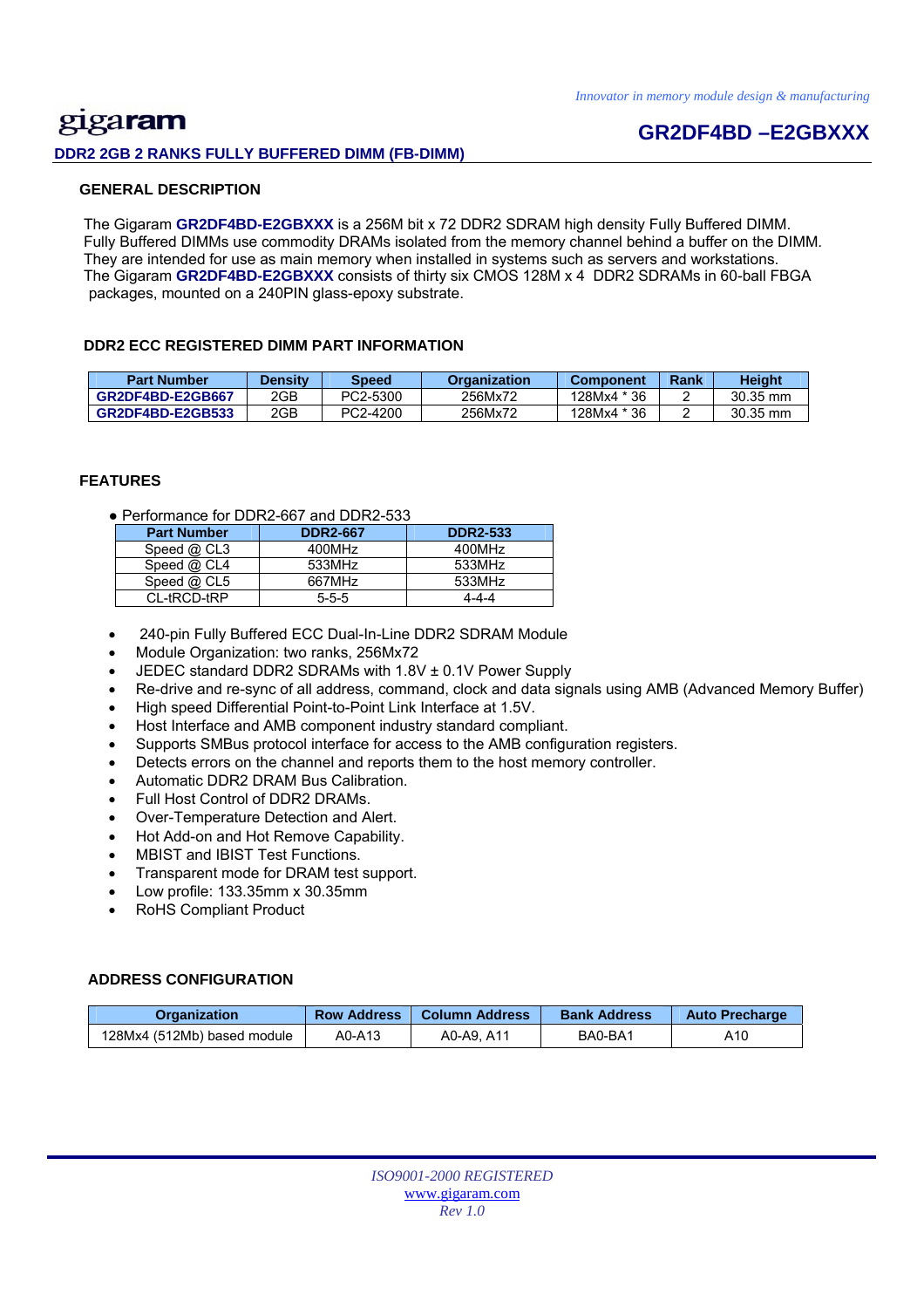# **GR2DF4BD –E2GBXXX**

### **DDR2 2GB 2 RANKS FULLY BUFFERED DIMM (FB-DIMM)**

#### **PIN CONFIGURATIONS (Front Side/ Back Side)**

| Pin             | <b>FRONT</b>    | Pin | <b>BACK</b>             | Pin              | <b>FRONT</b>     | Pin              | <b>BACK</b>             |
|-----------------|-----------------|-----|-------------------------|------------------|------------------|------------------|-------------------------|
| 1               | <b>VDD</b>      | 121 | <b>VDD</b>              | 62               | <b>VSS</b>       | 182              | <b>VSS</b>              |
| 2               | VDD             | 122 | <b>VDD</b>              | 63               | <b>PN10</b>      | 183              | <b>SN10</b>             |
| 3               | VDD             | 123 | <b>VDD</b>              | 64               | /PN10            | 184              | /SN10                   |
| 4               | <b>VSS</b>      | 124 | <b>VSS</b>              | 65               | <b>VSS</b>       | 185              | <b>VSS</b>              |
| 5               | VDD             | 125 | <b>VDD</b>              | 66               | <b>PN11</b>      | 186              | <b>SN11</b>             |
| 6               | VDD             | 126 | VDD                     | 67               | /PN11            | 187              | /SN11                   |
| $\overline{7}$  | VDD             | 127 | <b>VDD</b>              | 68               | <b>VSS</b>       | 188              | <b>VSS</b>              |
| 8               | <b>VSS</b>      | 128 | <b>VSS</b>              |                  | <b>KEY</b>       |                  | <b>KEY</b>              |
| 9               | <b>VCC</b>      | 129 | <b>VCC</b>              | 69               | <b>VSS</b>       | 189              | <b>VSS</b>              |
| 10              | <b>VCC</b>      | 130 | <b>VCC</b>              | $\overline{70}$  | PS0              | 190              | SS <sub>0</sub>         |
| 11              | <b>VSS</b>      | 131 | <b>VSS</b>              | $\overline{71}$  | /PS0             | 191              | /SS0                    |
| $\overline{12}$ | <b>VCC</b>      | 132 | $\overline{VCC}$        | $\overline{72}$  | <b>VSS</b>       | 192              | <b>VSS</b>              |
| 13              | <b>VCC</b>      | 133 | <b>VCC</b>              | 73               | PS <sub>1</sub>  | 193              | SS <sub>1</sub>         |
| 14              | <b>VSS</b>      | 134 | <b>VSS</b>              | 74               | /PS1             | 194              | /SS1                    |
| 15              | <b>VTT</b>      | 135 | <b>VTT</b>              | 75               | <b>VSS</b>       | 195              | <b>VSS</b>              |
| 16              | VID1            | 136 | VID <sub>0</sub>        | 76               | PS <sub>2</sub>  | 196              | SS <sub>2</sub>         |
| 17              | /RESET          | 137 | DNU/M_TEST              | 77               | /PS <sub>2</sub> | 197              | /SS2                    |
| 18              | <b>VSS</b>      | 138 | $\overline{\text{VSS}}$ | $\overline{78}$  | <b>VSS</b>       | 198              | <b>VSS</b>              |
| 19              | RFU**           | 139 | RFU**                   | 79               | PS <sub>3</sub>  | 199              | SS <sub>3</sub>         |
| 20              | RFU**           | 140 | RFU**                   | 80               | /PS3             | 200              | /SS3                    |
| 21              | <b>VSS</b>      | 141 | <b>VSS</b>              | 81               | <b>VSS</b>       | 201              | <b>VSS</b>              |
| 22              | PN <sub>0</sub> | 142 | SN <sub>0</sub>         | $\overline{82}$  | PS4              | 202              | $\overline{\text{SS4}}$ |
| 23              | /PN0            | 143 | /SN <sub>0</sub>        | 83               | /PS4             | 203              | /SS4                    |
| 24              | <b>VSS</b>      | 144 | <b>VSS</b>              | 84               | <b>VSS</b>       | 204              | <b>VSS</b>              |
| $\overline{25}$ | PN <sub>1</sub> | 145 | SN <sub>1</sub>         | 85               | <b>VSS</b>       | 205              | <b>VSS</b>              |
| 26              | /PN1            | 146 | /SN1                    | 86               | RFU*             | 206              | RFU*                    |
| 27              | <b>VSS</b>      | 147 | <b>VSS</b>              | 87               | RFU*             | 207              | RFU*                    |
| 28              | PN <sub>2</sub> | 148 | SN <sub>2</sub>         | 88               | <b>VSS</b>       | 208              | <b>VSS</b>              |
| 29              | /PN2            | 149 | /SN2                    | 89               | <b>VSS</b>       | 209              | <b>VSS</b>              |
| 30              | <b>VSS</b>      | 150 | <b>VSS</b>              | 90               | PS <sub>9</sub>  | 210              | SS <sub>9</sub>         |
| 31              | PN <sub>3</sub> | 151 | SN <sub>3</sub>         | 91               | /PS9             | 211              | /SS9                    |
| 32              | /PN3            | 152 | /SN3                    | 92               | <b>VSS</b>       | 212              | <b>VSS</b>              |
| 33              | <b>VSS</b>      | 153 | <b>VSS</b>              | 93               | PS <sub>5</sub>  | 213              | SS <sub>5</sub>         |
| 34              | PN <sub>4</sub> | 154 | SN4                     | 94               | /PS5             | 214              | /SS5                    |
| 35              | /PN4            | 155 | /SN4                    | 95               | <b>VSS</b>       | 215              | <b>VSS</b>              |
| 36              | <b>VSS</b>      | 156 | <b>VSS</b>              | 96               | PS <sub>6</sub>  | 216              | SS <sub>6</sub>         |
| 37              | PN <sub>5</sub> | 157 | SN <sub>5</sub>         | 97               | /PS6             | 217              | /SS6                    |
| 38              | /PN5            | 158 | /SN5                    | 98               | <b>VSS</b>       | 218              | <b>VSS</b>              |
| 39              | <b>VSS</b>      | 159 | <b>VSS</b>              | 99               | PS7              | 219              | SS7                     |
| 40              | <b>PN13</b>     | 160 | <b>SN13</b>             | 100              | /PS7             | 220              | /SS7                    |
| 41              | /PN13           | 161 | /SN13                   | 101              | <b>VSS</b>       | 221              | <b>VSS</b>              |
| 42              | <b>VSS</b>      | 162 | <b>VSS</b>              | 102              | PS8              | $\overline{222}$ | SS <sub>8</sub>         |
| 43              | <b>VSS</b>      | 163 | <b>VSS</b>              | 103              | /PS8             | 223              | /SS8                    |
| 44              | RFU*            | 164 | RFU*                    | 104              | <b>VSS</b>       | 224              | <b>VSS</b>              |
| 45              | RFU*            | 165 | RFU*                    | 105              | RFU**            | 225              | RFU**                   |
| 46              | <b>VSS</b>      | 166 | <b>VSS</b>              | 106              | RFU**            | 226              | RFU**                   |
| 47              | <b>VSS</b>      | 167 | <b>VSS</b>              | 107              | <b>VSS</b>       | 227              | <b>VSS</b>              |
| 48              | <b>PN12</b>     | 168 | <b>SN12</b>             | 108              | <b>VDD</b>       | 228              | <b>SCK</b>              |
| 49              | /PN12           | 169 | /SN12                   | 109              | VDD              | 229              | /SCK                    |
| 50              | <b>VSS</b>      | 170 | <b>VSS</b>              | 110              | <b>VSS</b>       | 230              | <b>VSS</b>              |
| 51              | PN <sub>6</sub> | 171 | SN <sub>6</sub>         | $\overline{111}$ | VDD              | 231              | <b>VDD</b>              |
| 52              | /PN6            | 172 | /SN6                    | 112              | <b>VDD</b>       | 232              | <b>VDD</b>              |
| 53              | <b>VSS</b>      | 173 | <b>VSS</b>              | 113              | <b>VDD</b>       | 233              | <b>VDD</b>              |
| 54              | PN7             | 174 | SN7                     | 114              | <b>VSS</b>       | 234              | <b>VSS</b>              |
| 55              | /PN7            | 175 | /SN7                    | $\overline{115}$ | VDD              | 235              | <b>VDD</b>              |
| 56              | <b>VSS</b>      | 176 | <b>VSS</b>              | 116              | VDD              | 236              | <b>VDD</b>              |
| 57              | PN <sub>8</sub> | 177 | SN <sub>8</sub>         | 117              | <b>VTT</b>       | 237              | <b>VTT</b>              |
| 58              | /PN8            | 178 | /SN8                    | 118              | SA <sub>2</sub>  | 238              | <b>VDDSPD</b>           |
| 59              | <b>VSS</b>      | 179 | <b>VSS</b>              | 119              | <b>SDA</b>       | 239              | SA0                     |
| 60              | PN <sub>9</sub> | 180 | SN <sub>9</sub>         | 120              | SCL              | 240              | SA <sub>1</sub>         |
| 61              | /PN9            | 181 | /SN9                    |                  |                  |                  |                         |

**\*** These pin positions are reserved for forwarded clocks to be used in future module implementations

\*\* These pin positions are reserved for future architecture flexibility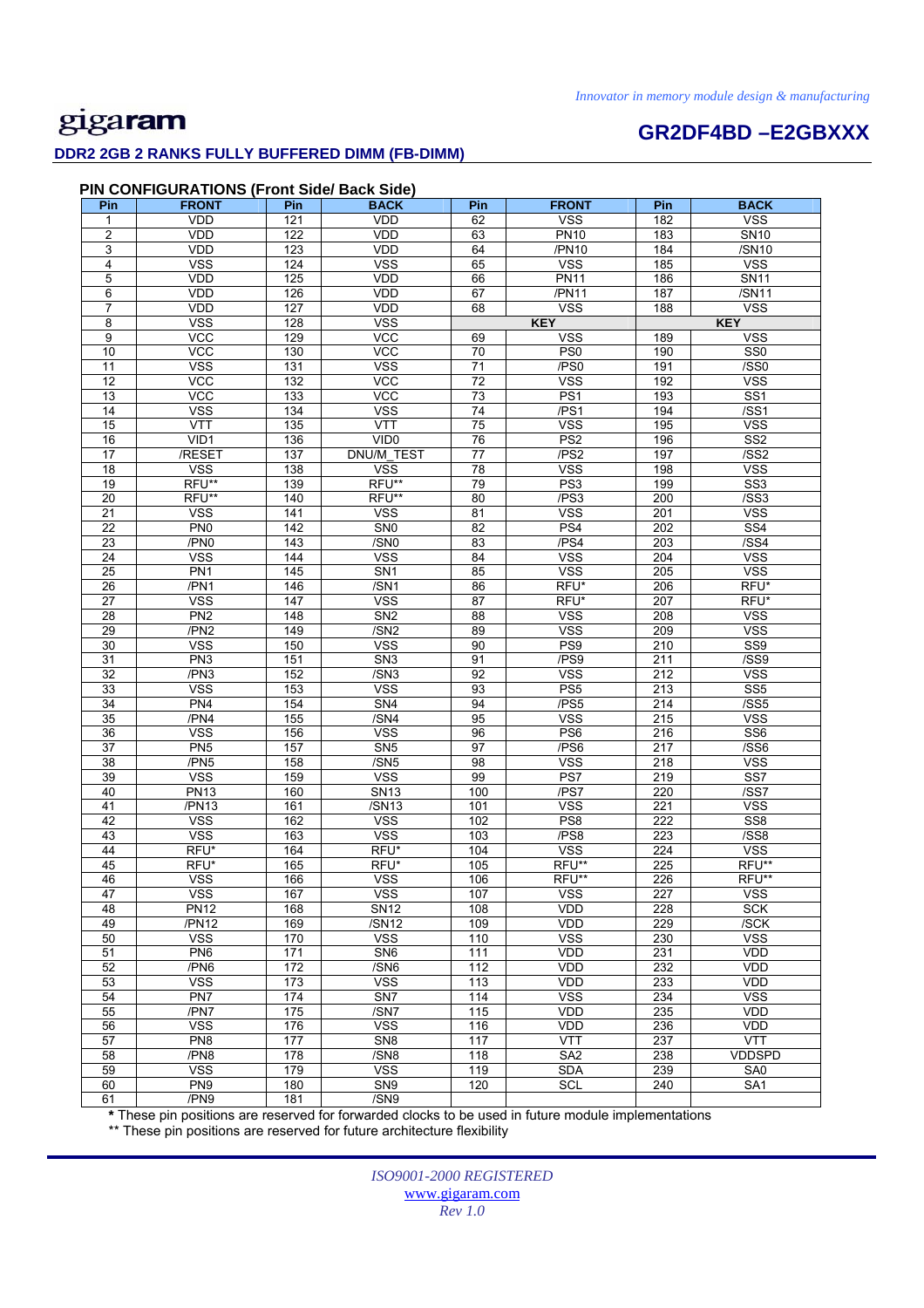## **GR2DF4BD –E2GBXXX DDR2 2GB 2 RANKS FULLY BUFFERED DIMM (FB-DIMM)**

#### **FB DIMM INPUT/OUTPUT FUNCTIONAL DESCRIPTION**

| <b>Symbol</b>                | <b>Type</b> | <b>Polarity</b>     | <b>Function</b>                                                 |  |  |  |
|------------------------------|-------------|---------------------|-----------------------------------------------------------------|--|--|--|
| <b>Channel Signals</b>       |             |                     |                                                                 |  |  |  |
| SCK, /SCK                    | Input       | <b>Differential</b> | System Clock Input                                              |  |  |  |
| PN[13:0], /PN [13:0]         | Output      | <b>Differential</b> | Primary Northbound Data                                         |  |  |  |
| PS[9:0], /PS[9:0]            | Input       | <b>Differential</b> | Primary Southbound Data                                         |  |  |  |
| SN[13:0], /SN [13:0]         | Input       | <b>Differential</b> | Secondary Northbound Data                                       |  |  |  |
| SS[9:0], /SS[9:0]            | Output      | <b>Differential</b> | Secondary Southbound Data                                       |  |  |  |
| <b>SMB Bus Signals</b>       |             |                     |                                                                 |  |  |  |
| SA [2:0]                     | Input       |                     | SPD Address, also used to select the DIMM number in the AMB     |  |  |  |
| <b>SDA</b><br>1/O            |             |                     | SPD Data, A resistor must be connected from the SDA bus line to |  |  |  |
|                              |             |                     | VDDSPD on the system planar to act as a pull-up                 |  |  |  |
| <b>SCL</b>                   | Input       |                     | <b>SPD Clock</b>                                                |  |  |  |
| <b>Miscellaneous Signals</b> |             |                     |                                                                 |  |  |  |
| /RESET                       | Input       | <b>Active Low</b>   | <b>AMB Reset Signal</b>                                         |  |  |  |
| VID[1:0]                     | Input       |                     | Voltage ID. Both pins shall be NC in case of VDD=1.8V, Vcc=1.5V |  |  |  |
| <b>TEST</b>                  | Analog      | $+0.9V$             | DRAM Vref Margin Test. Do not connect on the system planar.     |  |  |  |
| <b>Power / Ground</b>        |             |                     |                                                                 |  |  |  |
| <b>VDD</b>                   | Supply      | $+1.8V$             | DDR2 Dram power                                                 |  |  |  |
| VCC                          | Supply      | $+1.5V$             | AMB Core power                                                  |  |  |  |
| <b>VDDSPD</b>                | Supply      | $+3.3V$             | SPD power                                                       |  |  |  |

#### **ABSOLUTE MAXIMUM RATINGS**

| <b>Parameter</b>                                  | <b>Symbol</b>             |          | <b>Limit Values</b> | <b>Unit</b>  | <b>Note</b> |
|---------------------------------------------------|---------------------------|----------|---------------------|--------------|-------------|
|                                                   |                           | Min.     | Max.                |              |             |
| Voltage on any pins relative to Vss               | $V_{IN}$ , $V_{OUT}$      | $-0.3$   | 1.75                | V            |             |
| Voltage on V <sub>cc</sub> relative to Vss        | $V_{\rm CC}$              | $-0.3$   | 1.75                | V            |             |
| Voltage on V <sub>DD</sub> relative to Vss        | $V_{DD}$                  | $-0.5$   | 2.3                 | v            |             |
| Voltage on $V_{TT}$ relative to $V_{SS}$          | $V_{TT}$                  | $-0.5$   | 2.3                 | v            |             |
| Storage temperature range                         | $\mathsf{T}_{\text{STG}}$ | -55      | $+100$              | °C           |             |
| DDR2 SDRAM device operating temperature (Ambient) | <b>T</b> <sub>CASE</sub>  | $\Omega$ | 85                  | °C           | 1, 2        |
|                                                   |                           | 85       | 95                  |              |             |
| AMB device operating temperature (Ambient)        |                           | 0        | 110                 | $^{\circ}$ C | 1, 2        |

 Note:1. Stresses greater than those listed under "Absolute Maximum Ratings" may cause permanent damage to the device. This is a stress rating only and functional operation of the device at these or any other conditions above those indicated in the operational sections of this specification is not implied. Exposure to absolute maximum rating conditions for extended periods may affect reliability.

2. DDR2 SDRAMs of FBDIMM should require this specification.

| Parameter                         |              | Symbol                           | <b>DRAM</b> | Units |
|-----------------------------------|--------------|----------------------------------|-------------|-------|
| Average periodic refresh interval |              | 0 °C ≤ T <sub>CASE</sub> ≤ 85°C  |             | μS    |
|                                   | <b>tREFI</b> | 85 °C < T <sub>CASE</sub> ≦ 95°C | 3.9         | μS    |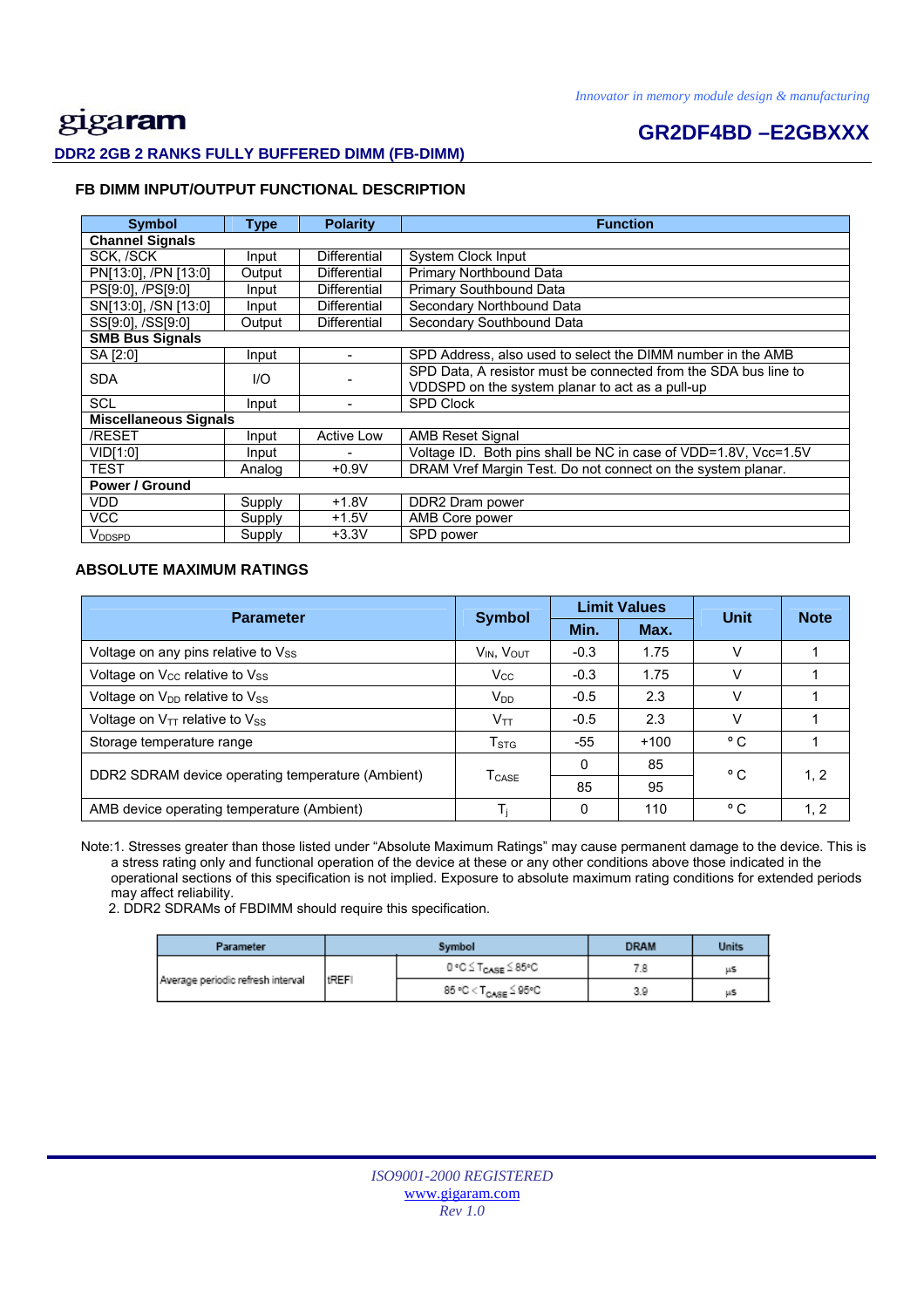# gigaram

#### **DDR2 2GB 2 RANKS FULLY BUFFERED DIMM (FB-DIMM)**

### **GR2DF4BD –E2GBXXX**

#### **OPERATING TEMPERATURE RANGE**

| <b>Parameter</b>                      | <b>Symbol</b>                | <b>Limit Values</b> |        | Unit           | <b>Notes</b> |  |
|---------------------------------------|------------------------------|---------------------|--------|----------------|--------------|--|
|                                       |                              | Min.                | Max.   |                |              |  |
| DRAM Component Case Temperature Range | $\mathsf{T}_{\mathsf{CASE}}$ |                     | +95    | $\circ$ $\sim$ | 1, 2, 3, 4   |  |
| AMB Component Case Temperature Range  | CASE                         |                     | $+110$ | $\circ$ $\sim$ |              |  |

 Note: 1. Stresses greater than those listed under "Absolute Maximum Ratings" may cause permanent damage to the device. This is a stress rating only and functional operation of the device at these or any other conditions above those indicated in the operational sections of this specification is not implied. Exposure to absolute maximum rating conditions for extended periods may affect reliability.

2. Within the DRAM Component Case Temperature range all DRAM specification will be supported.

3. Above 85 º C DRAM case temperature the Auto-Refresh command interval has to be reduced to tREF1= 3.9us.

 4. Self-Refresh period is hard-coded in the DRAMs and therefore it is imperative that the system ensures the DRAM is below 85 º C case temperature before initiating self-refresh operation.

#### **INPUT DC OPERATING CONDITIONS**

| <b>Parameter</b>                  | <b>Symbol</b>      | <b>Limit Values</b>  |                      |                      | <b>Unit</b> | <b>Notes</b>   |
|-----------------------------------|--------------------|----------------------|----------------------|----------------------|-------------|----------------|
|                                   |                    | Min.                 | Norm.                | Max.                 |             |                |
| AMB supply Voltage                | $V_{\rm CC}$       | 1.455                | 1.50                 | 1.575                | V           |                |
| DDR2 SDRAM Supply Voltage         | $V_{DD}$           | 1.7                  | 1.8                  | 1.9                  | V           |                |
| <b>Termination Voltage</b>        | Vтт                | $0.48 \times V_{DD}$ | $0.50 \times V_{DD}$ | $0.52 \times V_{DD}$ | V           |                |
| <b>EEPROM supply Voltage</b>      | V <sub>DDSPD</sub> | 3.0                  | 3.3                  | 3.6                  | V           |                |
| SPD Input HIGH (logic1) Voltage   | $V_{IH(DC)}$       |                      |                      | V <sub>DDSPD</sub>   | V           |                |
| SPD Input LOW (logic0) Voltage    | $V_{IL(DC)}$       | 1.0                  |                      | 0.8                  | V           |                |
| RESET Input HIGH (logic1) Voltage | $V_{IH(DC)}$       |                      |                      |                      | V           | $\mathfrak{p}$ |
| RESET Input LOW (logic0) Voltage  | $V_{IL(DC)}$       |                      |                      | 0.5                  | $\vee$      |                |
| Leakage Current (RESET)           | IL.                | $-90$                |                      | 90                   | uA          | $\mathfrak{p}$ |
| Leakage Current (link)            | IL.                | $-5$                 |                      | 5                    | uA          | 3              |

Note: 1. Applies for SMB and SPD bus signals.

2. Applies for AMB CMOS signal RESET#.

3. For other AMB related DC parameters, please refer to the high-speed differential link interface specification.

#### **TIMING PARAMETERS**

| <b>Parameter</b>                        | <b>Symbol</b>               | <b>Limit Values</b> | <b>Unit</b> | <b>Notes</b>   |             |      |
|-----------------------------------------|-----------------------------|---------------------|-------------|----------------|-------------|------|
|                                         |                             | Min.                | Norm.       | Max.           |             |      |
| El Assertion Pass-Thru Timing           | t <sub>El Propagate</sub> t |                     |             | 4              | clks        |      |
| El Deassertion Pass-Thru Timing         | t <sub>EID</sub>            |                     |             | <b>Bitlock</b> | <b>Clks</b> | 2    |
| <b>El Assertion Duration</b>            | t∈ı                         | 100                 |             |                | <b>Clks</b> | 1, 2 |
| FBD Cmd to DDR Clk out that latches Cmd |                             |                     | 8.1         |                | ns          | 3    |
| FBD Cmd t DDR Write                     |                             |                     | <b>TBD</b>  |                | ns          |      |
| DDR Read to FBD (last DIMM)             |                             |                     | 5.0         |                | ns          | 4    |
| Resample Pass-Thru time                 |                             |                     | 1.075       |                | ns          |      |
| ResynchPass-Thru time                   |                             |                     | 2.075       |                | ns          |      |
| <b>Bit Lock Interval</b>                | t <sub>BitLock</sub>        |                     |             | 119            | frames      |      |
| Frame Lock Interval                     | <b>I</b> FrameLock          |                     |             | 154            | frames      |      |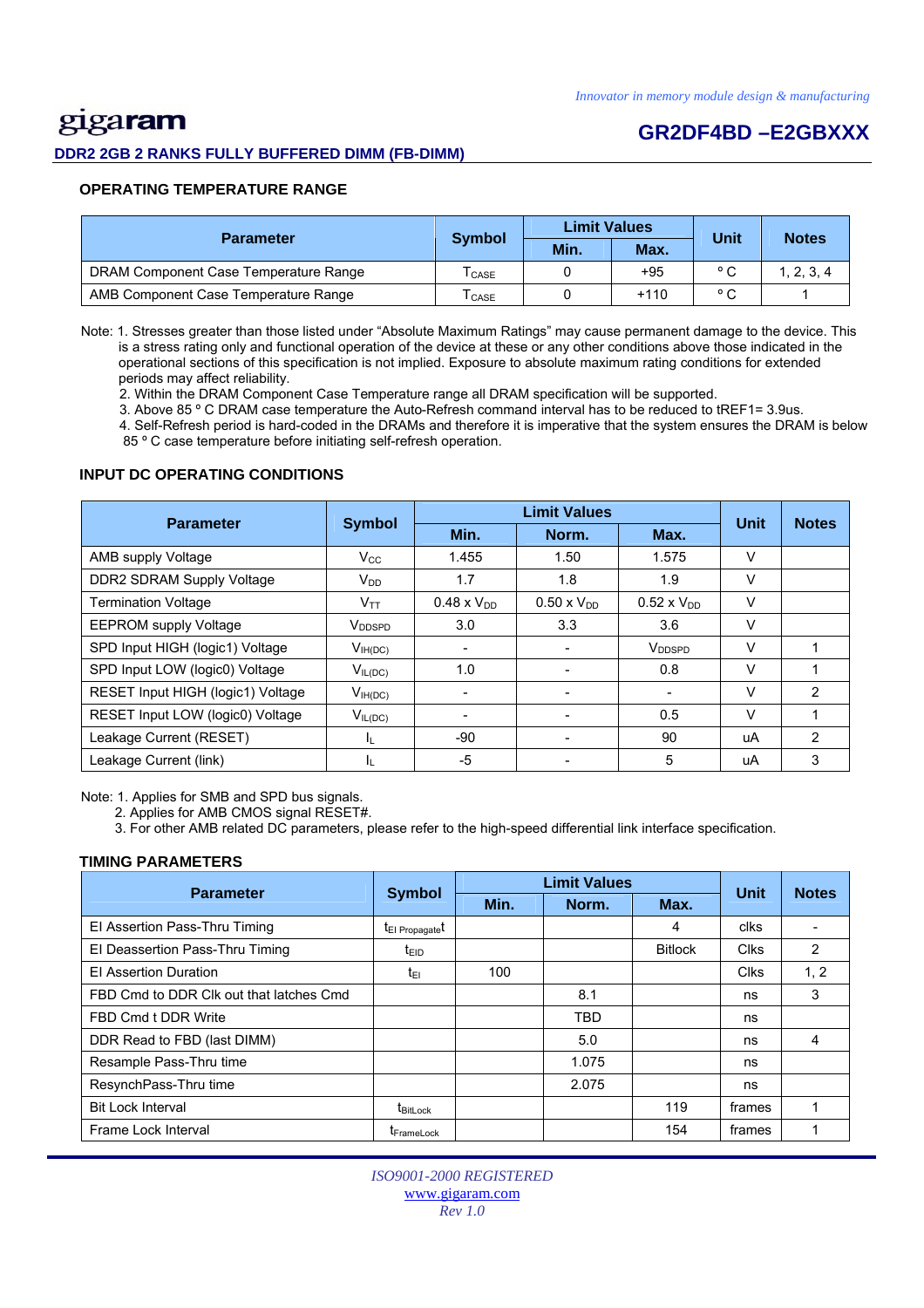### **DDR2 2GB 2 RANKS FULLY BUFFERED DIMM (FB-DIMM)**

# **GR2DF4BD –E2GBXXX**

Note: 1. Defined in FB-DIMM Architecture and Protocol Spec.

2. Clocks defined as core clocks=2x SCK input

 3. @DDR2-667 – measured from beginning of frame at southbound input to DDR clock output that latches the first command of a frame to the DRAMs.

4. @DDR2-667 – measured from latest DQS input AMB to start of matching data frame at northbound FB-DIMM outputs.

#### **I<sub>cc</sub>/I<sub>DD</sub> SPECIFICATION FOR FB-DIMM**

| <b>Symbol</b>                        | <b>PC2-4200</b> | PC2-5300       | <b>Unit</b>    | <b>Note</b> |
|--------------------------------------|-----------------|----------------|----------------|-------------|
| $I_{CC}$ Idle 0                      | 1,960           | 2,300          | mA             |             |
| $P_{CC}$ Idle $_0$                   | 2.89            | 3.4            | W              |             |
| $I_{DD}$ Idle 0                      | 1,720           | 1,850          | mA             |             |
| $P_{DD}$ Idle $0$                    | 3.06            | 3.29           | W              |             |
| $I_{TOT}$ Idle 0                     | 3,670           | 4,150          | mA             |             |
| $P_{TOT}$ Idle 0                     | 5.95            | 6.68           | W              |             |
| $I_{CC}$ Idle 1                      | 2,490           | 2,940          | mA             |             |
| $P_{CC}$ Idle 1                      | 3.66            | 4.29           | W              |             |
| $I_{DD}$ Idle 1                      | 1,700           | 1,820          | mA             |             |
| $P_{DD}$ _Idle_1                     | 3.02            | 3.23           | W              |             |
| $I_{\text{TOT}}$ Idle_1              | 4,180           | 4,750          | mA             |             |
| $P_{TOT}$ $\overline{\text{idle}}$ 1 | 6.67            | 7.52           | W              |             |
| I <sub>cc</sub> _Active <sub>1</sub> | 2,720           | 3,200          | mA             |             |
| P <sub>cc</sub> _Active_1            | 3.99            | 4.67           | W              |             |
| I <sub>DD</sub> _Active_1            | 3,790           | 3.690          | mA             |             |
| P <sub>DD</sub> _Active_1            | 6.7             | 6.52           | W              |             |
| I <sub>TOT</sub> _Active_1           | 6,500           | 6,880          | mA             |             |
| P <sub>TOT</sub> _Active_1           | 10.66           | 11.17          | W              |             |
| I <sub>cc</sub> _Active_2            | 0               | $\mathbf 0$    | mA             |             |
| P <sub>CC</sub> _Active_2            | $\overline{0}$  | $\pmb{0}$      | W              |             |
| I <sub>DD</sub> _Active_2            | 0               | $\overline{0}$ | mA             |             |
| P <sub>DD</sub> _Active_2            | 0               | 0              | W              |             |
| <b>I<sub>TOT</sub></b> Active 2      | 0               | $\pmb{0}$      | mA             |             |
| P <sub>TOT</sub> _Active_2           | $\overline{0}$  | 0              | $\overline{W}$ |             |
| Icc IBIST                            | 3,370           | 4,010          | mA             |             |
| P <sub>CC_IBIST</sub>                | 4.93            | 5.84           | W              |             |
| <b>I</b> <sub>DD</sub> IBIST         | 1,610           | 1,710          | mA             |             |
| P <sub>DD IBIST</sub>                | 2.87            | 3.06           | W              |             |
| <b>ITOT IBIST</b>                    | 4,980           | 5,720          | mA             |             |
| PTOT IBIST                           | 7.79            | 8.89           | W              |             |
| <b>ICC</b> Training                  | 3,060           | 3,630          | mA             |             |
| P <sub>CC_Training</sub>             | 4.49            | 5.29           | W              |             |
| <b>IDD</b> Training                  | 1,610           | 1,720          | mA             |             |
| P <sub>DD</sub> _Training            | 2.88            | 3.06           | W              |             |
| TOT Training                         | 4,670           | 5,340          | mA             |             |
| P <sub>TOT</sub> Training            | 7.35            | 8.35           | W              |             |
| $I_{CCE}$                            | 1,350           | 1,640          | mA             |             |
| $P_{CC} E $                          | $\overline{2}$  | 2.42           | W              |             |
| $I_{DDE}$                            | 230             | 230            | mA             |             |
| $P_{DD\_EI}$                         | 0.41            | 0.41           | W              |             |
| $I_{\text{TOT}}$ EI                  | 1,580           | 1,860          | mA             |             |
| P <sub>TOT EI</sub>                  | 2.41            | 2.82           | W              |             |
| <b>ICC MEMBIST</b>                   | 2,770           | 3,310          | mA             |             |
| P <sub>CC MEMBIST</sub>              | 4.06            | 4.83           | W              |             |
| <b>IDD MEMBIST</b>                   | 3,940           | 4,170          | mA             |             |
| P <sub>DD</sub> MEMBIST              | 6.98            | 7.38           | W              |             |
| <b>ITOT MEMBIST</b>                  | 6,700           | 7,470          | mA             |             |
| P <sub>TOT</sub> MEMBIST             | 11.02           | 12.19          | W              |             |

Note: The power is calculated as follows: Pcc=Vcc x Icc where Vcc=1.5V

*ISO9001-2000 REGISTERED*  www.gigaram.com *Rev 1.0*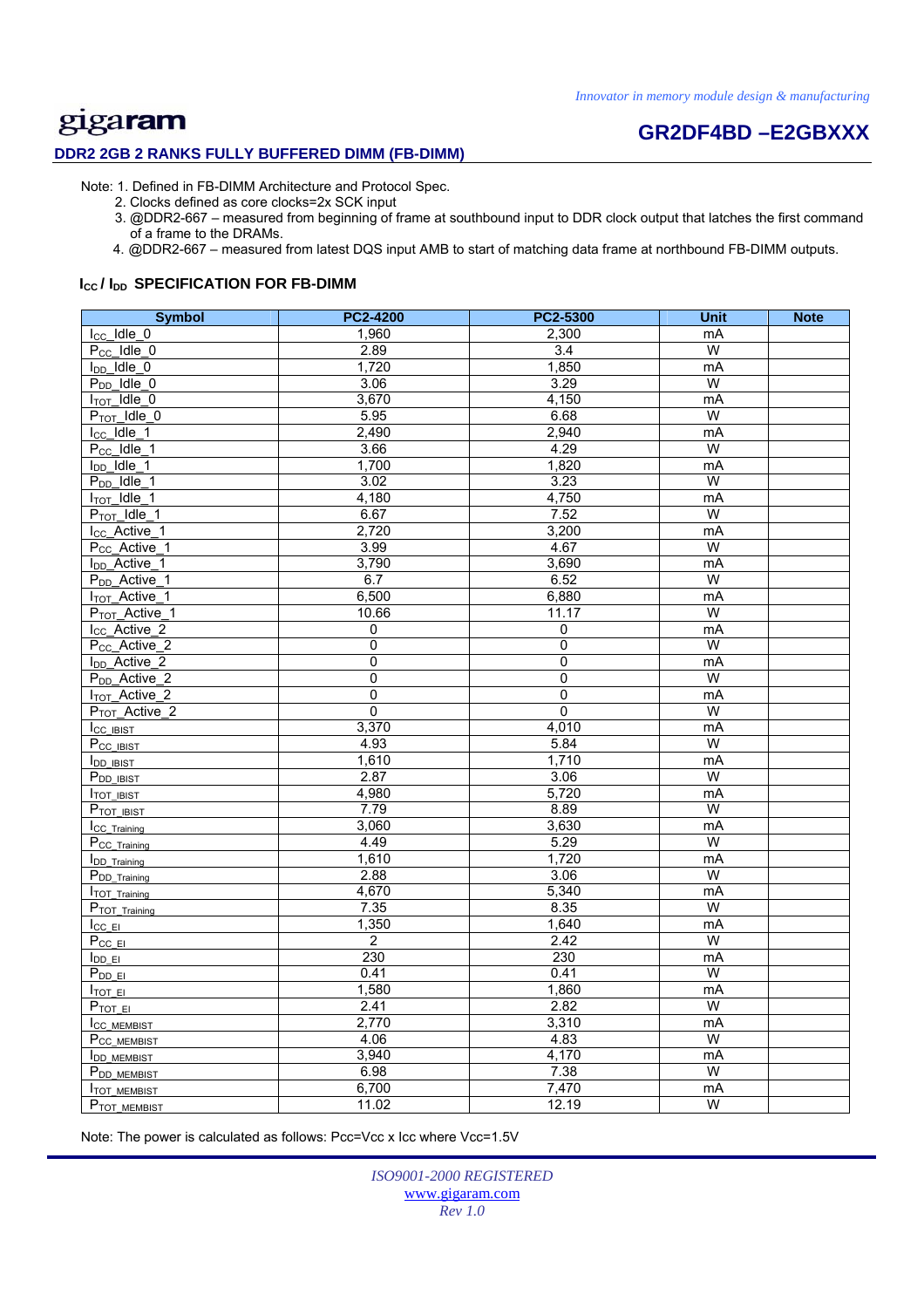**GR2DF4BD –E2GBXXX** 

## gigaram

#### **DDR2 2GB 2 RANKS FULLY BUFFERED DIMM (FB-DIMM)**

#### **FUNCTIONAL BLOCK DIAGRAM**